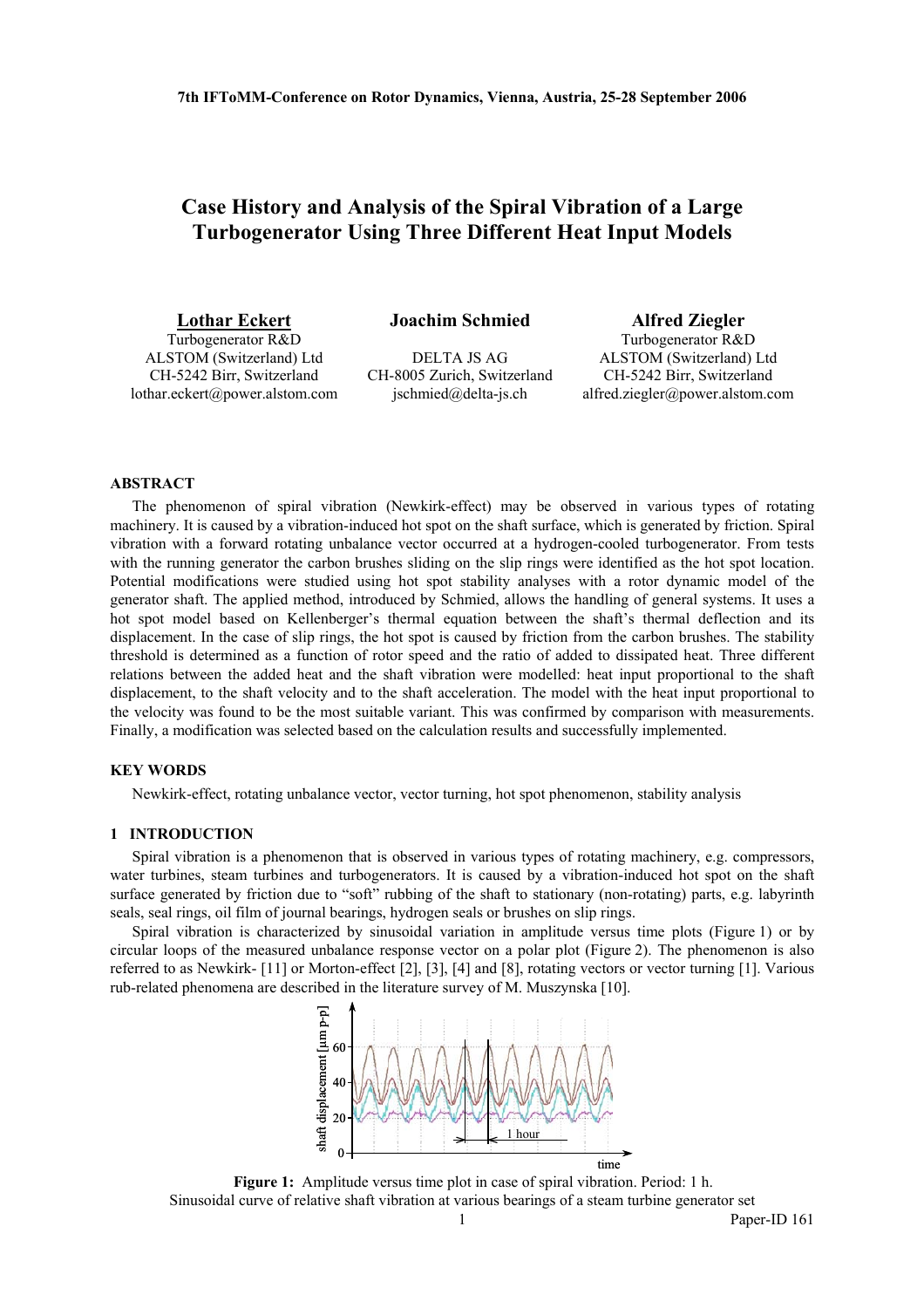An increasing magnitude of the spiral, which does not end in a limit cycle leads to an unacceptable high level of vibration and enforces a shutdown of the machine. Spiral vibration on a limit cycle with acceptable amplitude is satisfactory if the cause of the spiral vibration is known and is of no concern for any machine component. The rotation of the unbalance vector is slow with periods *T* for one 360°-turn of the vector between 20 mins and several hours (Table 1). On turbogenerators both rotation directions were observed: backward and forward rotation of the unbalance response vector. The classic case of a backward rotating vector due to heat input proportional to the shaft displacement is well described in textbooks [1] and [5]. The forward rotating vector is explained with a simplified two degrees of freedom system in [1] by inertia modulated heat input proportional to the shaft acceleration.

This paper describes the case history of a 450 MVA, 3600 rpm hydrogen-cooled turbogenerator equipped with a brush gear unit, which showed the phenomenon of spiral vibration with a forward rotating unbalance vector. This case could only be described with a model where the heat input was proportional to the shaft velocity. According to the authors' knowledge this case was not yet studied in literature. The root cause analysis, the hot spot stability analyses using three different heat input models and finally the successful modification are described further below.

| Power in MW                                         | Speed (rpm) | Rotation direction of                         | Period T for      | Ref.       | Author        |  |  |
|-----------------------------------------------------|-------------|-----------------------------------------------|-------------------|------------|---------------|--|--|
| or MVA                                              |             | vector $(2)$                                  | $360^\circ$ -turn |            |               |  |  |
| 100 MW                                              | 3000        | (-) backward                                  | $20 \text{ min}$  | [6]        | Kellenberger  |  |  |
| 650 MW                                              | 3600        | (-) backward                                  | 3.5 <sub>h</sub>  |            |               |  |  |
| 722 MVA                                             | 3600        | (-) backward                                  | 3.2 <sub>h</sub>  |            | Kellenberger  |  |  |
| 600 MVA                                             | 3000        | (-) backward                                  | not given         | [12]       | Schmied       |  |  |
| 760 MW                                              | 3600        | $(+)$ forward                                 | 3 <sub>h</sub>    |            | Adams         |  |  |
| 450 MVA                                             | 3600        | $(+)$ forward                                 | 1 <sub>h</sub>    | this paper | Eckert et al. |  |  |
| 1180 MVA                                            | 3000        | (-) backward                                  | $70 - 100$ min    | this paper | Eckert et al. |  |  |
| 1180 MVA                                            | 2350(1)     | $(+)$ forward                                 |                   |            |               |  |  |
| $(1)$ : below rated speed                           |             | (-): backward (counter-rotational)<br>$(2)$ : |                   |            |               |  |  |
| of $3000$ rpm<br>(co-rotational)<br>$(+)$ : forward |             |                                               |                   |            |               |  |  |

Table 1: Cases of spiral vibration at turbogenerators

## **2 ROOT CAUSE ANALYSIS**

Prior to release of turbogenerator up rates, the machine is tested to verify all electrical and performance data. The turbogenerator is mounted on a test stand in the factory and driven by a synchronous motor. The generator is operated at its rated speed. The drive motor only needs to deliver the losses of the generator (around one per cent of the machine's rated power).

During the running test of a hydrogen-cooled turbogenerator with three bearings spiral vibration with increasing magnitude occurred. In the text below the three bearings will be referred to as DE- (driven end), NDE- (non-driven end) and end bearing (Figure 6). Spiral vibration with increasing magnitude would limit the duration of continuous running in the power plant. Immediately a root cause analysis was started to solve the problem. Various tests with the running generator were performed with the aim to identify the location of the hot spot. In parallel a hot spot calculation model was set up.

## **2.1 Measured vibrational behaviour**





a) Blue:  $n = 3200$  rpm:  $T = 70$  min (inner circle) Red:  $n = 3500$  rpm:  $T = 75$  min (outer spiral)

b) Rated speed  $n = 3600$  rpm:  $T = 60$  min

**Figure 2:** Polar plots of measured vibration at different rotor speeds *n* and period *T* for one 360°-turn. a) Horizontal DE-bearing pedestal vibration b) Relative shaft vibration at NDE-bearing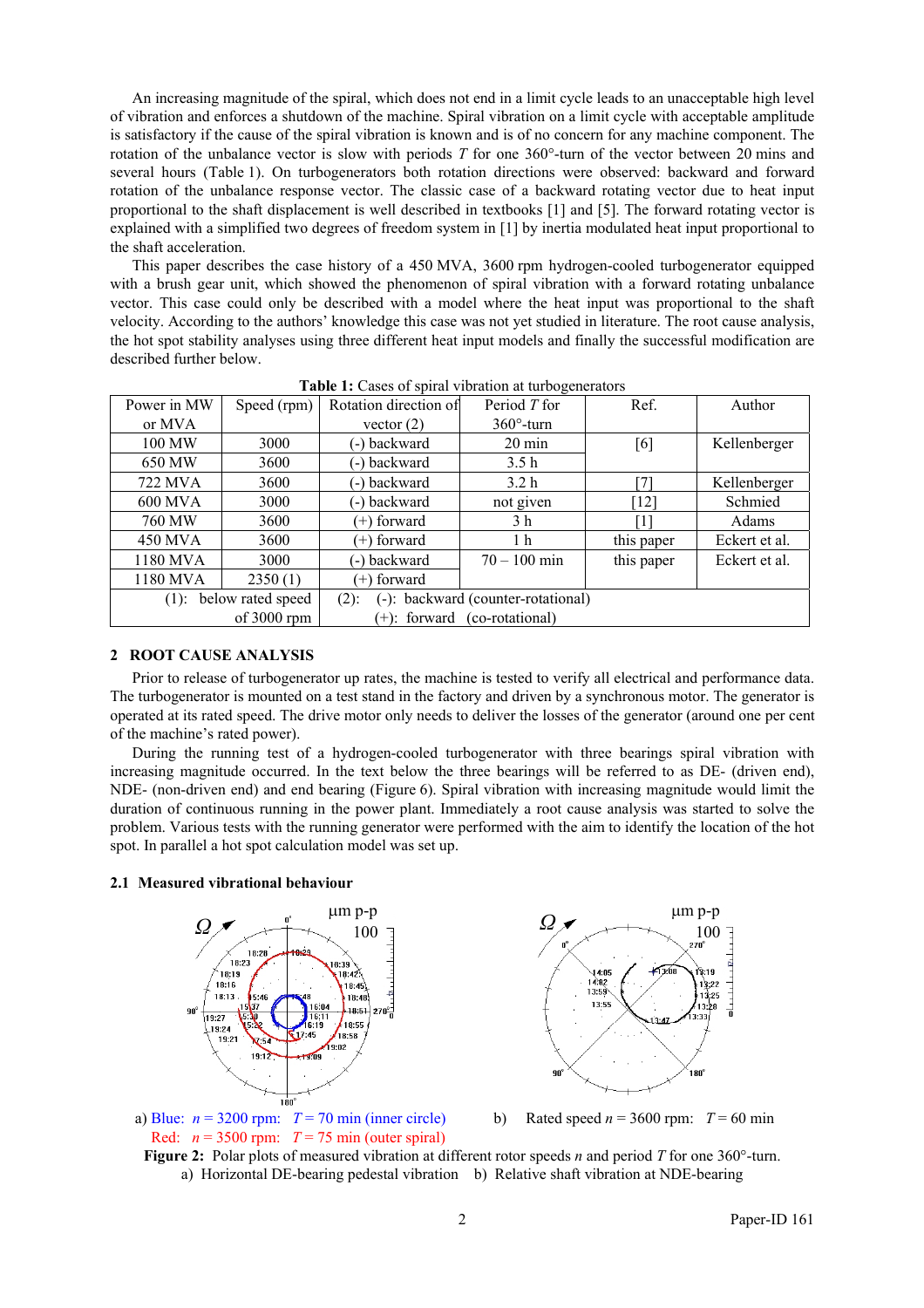The generator was run at speeds below rated speed in order to find out the speed range during which the spiral vibration occurs. Figure 2 shows the measured vibrations for the speeds 3200, 3500 and 3600 rpm. At 3200 rpm the magnitude of the spiral was stable and the spiral became a limit circle. Above 3200 rpm the spiral vibration has increasing magnitude in a wide speed range of more than 400 rpm. At all three speeds a forward rotating vector was observed.

## **2.2 Potential hot spot locations**

The vibration-induced hot spots may be generated at various locations of hydrogen-cooled turbogenerators, such as:

- 1. Labyrinth seals at the hydrogen seals, bearing pedestals and the brush gear housing
- 2. Oil film in journal bearings
- 3. Seal ring of the hydrogen seals and
- 4. Carbon brushes sliding on the two slip rings.

The labyrinth seals were excluded by inspection of the clearances. The journal bearings and the hydrogen seal ring were excluded by variation of the lube oil temperatures and lube oil flows, which did not change the vibrational behaviour. A test without carbon brushes revealed that the carbon brushes sliding on the slip rings were the location of the hot spot. The generator was brought to rated speed without brushes and operated for about one hour. No spiral vibration occurred. Immediately after insertion of the brushes, which can be done under operational conditions, spiral vibration appeared with increasing magnitude. After brush removal the spiral vibration promptly stopped and the vibration vector returned straight to its original position, when the test was started. Figure 3 shows the polar plot of the relative shaft vibration measured at the NDE-bearing during this run.



**Figure 3:** Measured relative shaft vibration at NDE-bearing. Rotor speed *n* = 3600 rpm

## **2.3 Brush Gear and Carbon Brushes**

The brush gear unit supplies the DC-current to the field winding of the generator rotor. The field current of hydrogen-cooled generators is in the range from 3000 to 7000 A. The slip ring shaft (SR) with two slip rings and a radial fan for cooling is supported by the NDE- and the end bearing. Carbon brushes sliding on the slip rings transfer the current from the stationary brush holders (Figure 4) to the rotating slip rings. The slip rings are shrunk on the shaft via soft insulation material for electrical insulation. Nevertheless the thermal bow of the slip rings is transmitted to the shaft to some extent. Slip ring shafts may be particularly prone to the spiral vibration phenomenon due to the friction heat that is inevitably generated by the brushes. During operation the generated friction heat may increase due to too low humidity (below  $4.5 \text{ gr/m}^3 \text{ H}_2\text{O}$  abs.) or too low current density (below 5.5 to 8 A/cm<sup>2</sup>).

## **3 HOT SPOT STABILITY ANALYSIS**

With a hot spot stability analysis using a rotor dynamic model of the generator rotor potential modifications were studied. The modelling of the hot spot phenomenon is based on the theory of Kellenberger [6] and [7] using a thermal equation between the shaft's thermal deflection and the shaft displacement at the location of a hot spot. In case of slip rings, the friction between brushes and shaft causes the hot spot. The contact forces of the brushes around the circumference may vary due to the shaft vibration and cause a thermal bend of the slip ring shaft due to the differential heat input. The stability threshold is determined as a function of the rotor speed and the ratio of the added heat to the dissipated heat at the slip rings. A threshold at low ratio indicates that the shaft is sensitive to hot spots, i.e. little heat input is necessary to destabilise the system.

The calculation method for generalised shaft systems according to Schmied [12] is applied for three different relations between the heat input and the shaft vibration (see section 3.2).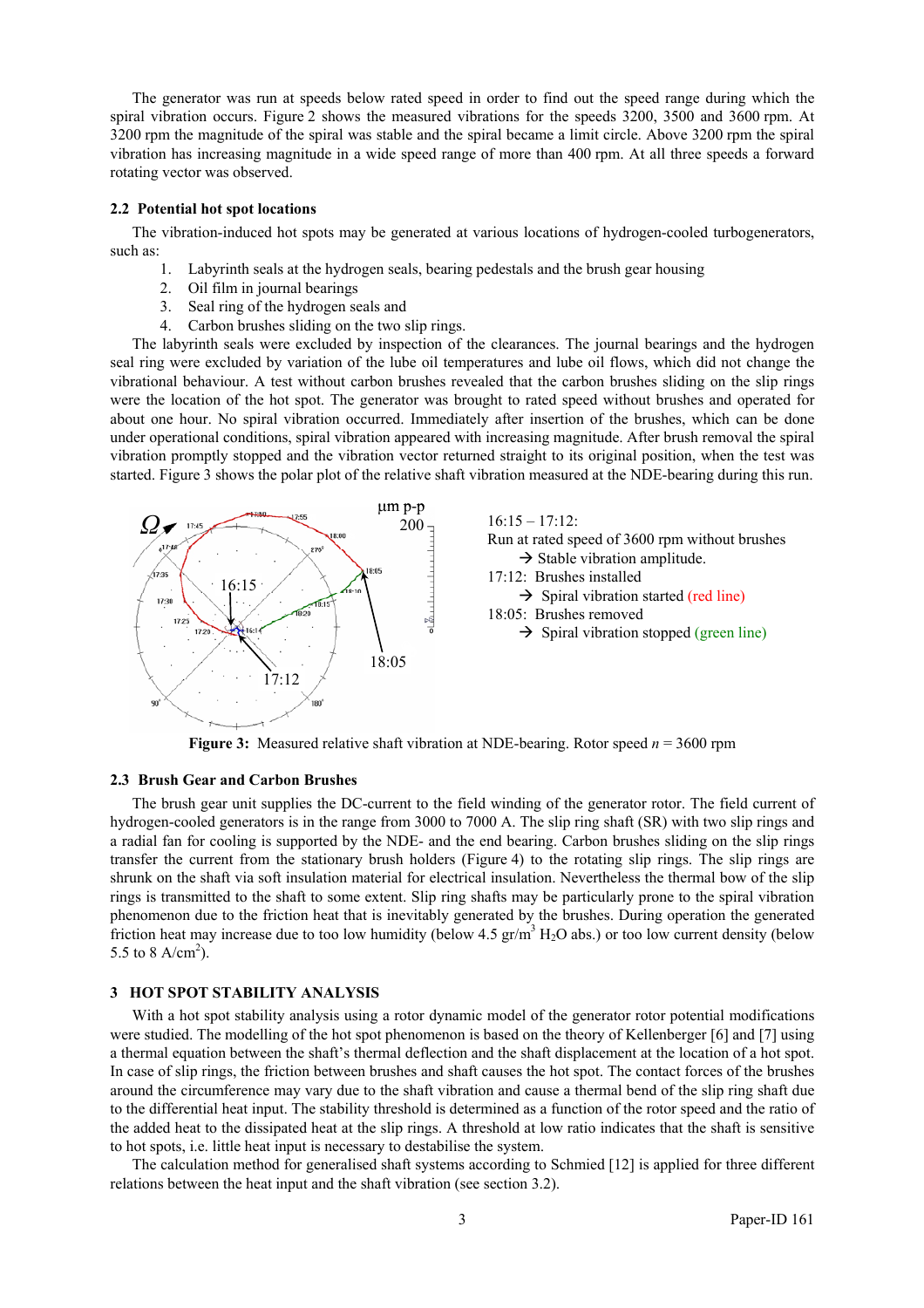#### **3.1 Calculation Method**

The equation of motion of the Finite Element model of a multi bearing turbine generator set has the form:

$$
\mathbf{M}\ddot{\mathbf{x}} + (\mathbf{D} + \mathbf{G})\dot{\mathbf{x}} + \mathbf{K}\mathbf{x} = \mathbf{f}(t)
$$
 (1)

with the mass matrix  $\mathbf{M}$ , the damping matrix  $\mathbf{D}$ , the gyroscopic matrix  $\mathbf{G}$  and the stiffness matrix  $\mathbf{K}$ .

The matrices  $\bf{D}$  and  $\bf{K}$  are non-symmetric due to the damping and stiffness coefficients of the journal bearing and dependant on rotor speed.

If the rotor is thermally deformed the equation of motion for coordinates  $\bf{x}$  relative to the static position of the rotor not deformed is

$$
\mathbf{M}\ddot{\mathbf{x}} + (\mathbf{D} + \mathbf{G})\dot{\mathbf{x}} + \mathbf{K}\mathbf{x} - \mathbf{K}^{\mathbf{R}}\mathbf{x}_{\mathrm{T}} = \mathbf{f}(t) \quad , \tag{2}
$$

where  $K^R$  is the stiffness matrix of the rotor alone (without pedestals and journal bearings) and  $\mathbf{x}_T$  is the vector describing the thermal deformation.

The thermal deformation  $\mathbf{x}_T$  is assumed to depend linearly on the thermal deflections  $\mathbf{x}_{T,HS}$  of the shaft at the location of the hot spot (HS):

$$
\mathbf{x}_{\mathrm{T}} = \mathbf{T} \, \mathbf{x}_{\mathrm{T,HS}} \tag{3}
$$

$$
\mathbf{x}_{\text{T,HS}} = \begin{pmatrix} x_{\text{T},h}, x_{\text{T},v} \end{pmatrix}^{\text{T}}
$$
 (4)

where  $\mathbf{x}_{T,h}$  and  $\mathbf{x}_{T,v}$  are the thermal translatory deflections in horizontal and vertical direction at the location of the hot spot. The matrix **T** is derived from the thermal deformation of the rotor (see Figure 7), which is determined by a static calculation with thermal loads: for the first column of  $T$  for a temperature gradient in horizontal direction and for the second column for a temperature gradient in vertical direction.

## **3.2 Three Different Heat Input Models**

The modelling of the hot spot phenomenon according to the theory of Kellenberger is based on the following thermal equation:

$$
\dot{\tilde{\mathbf{x}}}_{\text{T,HS}} = \underbrace{p\Omega\tilde{\mathbf{x}}_{\text{HS}}}_{\dot{\mathbf{Q}}^+} - \underbrace{q\tilde{\mathbf{x}}_{\text{T,HS}}}_{\dot{\mathbf{Q}}^-}
$$
\n(5a)

with  $\widetilde{\mathbf{x}}_{T,HS}$  as the thermal deflection at the location of a hot spot and

 $\widetilde{\mathbf{x}}_{\text{HS}} = (\widetilde{x}_h, \widetilde{x}_v)^T$  as the vector of the translatory shaft displacements at the location of the hot spot.

 $\dot{\mathbf{Q}}^+$  is the added heating efficiency and  $\dot{\mathbf{Q}}^-$  is the dissipated heating efficiency.

Equation (5a) was derived in detail by Kellerberger (see [6], [7]). The coordinates in Eq. (5a) are rotating in contrast to the coordinates in Eqs.  $(1)$ ,  $(2)$  and  $(3)$  which are stationary (Figure 5).

Equation (5a) implies the following:

- The change of cross sectional temperature difference is proportional to the change of thermal deflection,
- The differential heat input across the shaft cross section is proportional to the shaft displacement and the speed,
- The differential dissipated heat across the shaft cross section is proportional to the thermal deflection.
- The proportionality factors for the added and dissipated heat are  $p$  and  $q$ . Kellenberger has applied the method to simplified shaft models. The method was extended for the use on general shaft systems – see [12].

In Eq. (5a) the heat input is proportional to the deflection of the shaft at the location of the hot spot. This is a good approximation for the effect in a journal bearing or labyrinth seals.

However in case of slip rings, the hot spot is caused by the friction between the carbon brushes and the slip ring. The brushes are pressed against the slip ring by roller springs (Figure 4). The pressure around the circumference may vary due to the shaft vibration. In case of a synchronous vibration it is always the same point on the shaft, which is submitted to an increased heat input. The pressure can vary due to the following three mechanisms (Figure 5, case a to c). The brush contact force varies:

- a) Due to the stiffness of the roller springs,
- b) Due to the friction in the brush holder, which inhibits the movement of the brush in radial direction,
- c) Due to the inertia effects of the brushes.

Case a: The original thermal Equation (5a) can be applied. However, the roller springs are designed to provide a constant force not dependent on spring displacement or brush wear respectively and thus have very low spring stiffness. Therefore, it is highly likely, that one of the other two mechanisms prevails.

Case b: It is assumed that the heat input is proportional to the shaft velocity instead of the shaft displacement, since a friction force changes its direction with the direction of the velocity. This yields the following thermal equation (5b):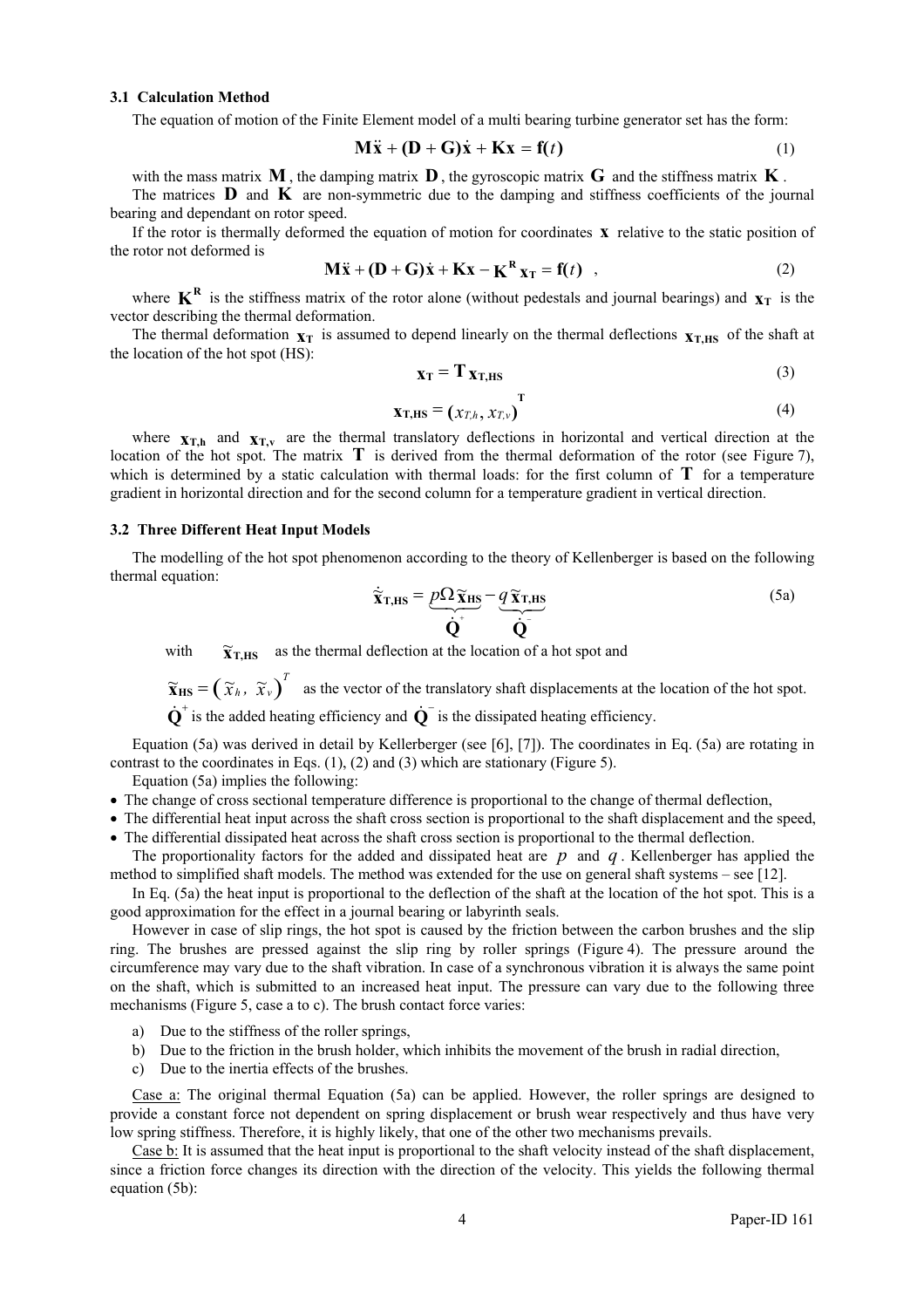$$
\dot{\tilde{\mathbf{x}}}_{\text{T,HS}} = p\Omega \dot{\tilde{\mathbf{x}}}_{\text{HS}} - q \tilde{\mathbf{x}}_{\text{T,HS}} \tag{5b}
$$

Case c: The heat input is assumed to be proportional to the shaft acceleration, i.e. the following thermal equation applies:

$$
\dot{\tilde{\mathbf{x}}}_{\text{T,HS}} = p\Omega \ddot{\tilde{\mathbf{x}}}_{\text{HS}} - q \tilde{\mathbf{x}}_{\text{T,HS}} \tag{5c}
$$

The most suitable case will be selected by comparison of the analytical results to the practical experience (see section 4.4).



**Figure 4:** Brush carrier holding three brushes **Figure 5:** Three heat input mechanisms of brushes

## **3.3 Hot Spot Stability, Thermal Eigenvalues**

Transforming Equation (5a) into stationary coordinates  $x_{T,h}$ ,  $x_{T,v}$ ,  $x_h$ ,  $x_v$  yields:

$$
\begin{bmatrix} 1 & 0 \ 0 & 1 \end{bmatrix} \begin{bmatrix} \dot{x}_{T,h} \\ \dot{x}_{T,v} \end{bmatrix} + \begin{bmatrix} -p\Omega & 0 \\ 0 & -p\Omega \end{bmatrix} \begin{bmatrix} x_h \\ x_v \end{bmatrix} + \begin{bmatrix} q & \Omega \\ -\Omega & q \end{bmatrix} \begin{bmatrix} x_{T,h} \\ x_{T,v} \end{bmatrix} = \begin{bmatrix} 0 \\ 0 \end{bmatrix}
$$
(6)

Or by using matrices and vectors

$$
I \dot{\chi}_{T,HS} + P \chi_{HS} + Q \chi_{T,HS} = 0 \tag{7}
$$

Substituting (3) into (2) and extending (2) by (7) yields

$$
\left[\begin{array}{cc}\n\mathbf{M} & \mathbf{0} \\
\mathbf{0} & \mathbf{0}\n\end{array}\right]\n\mathbf{x}_{\text{T,HS}} + \left[\begin{array}{cc}\n\mathbf{D} + \mathbf{G} & \mathbf{0} \\
\mathbf{0} & \mathbf{I}\n\end{array}\right]\n\mathbf{x}_{\text{T,HS}} + \left[\begin{array}{cc}\n\mathbf{K} & -\mathbf{K}_{\text{R}}\mathbf{T} \\
\mathbf{P} & \mathbf{Q}\n\end{array}\right]\n\mathbf{x}_{\text{T,HS}} = \begin{bmatrix}\n\mathbf{0} \\
\mathbf{0}\n\end{bmatrix} ,
$$
\n(8)

where **P** is a 2 x *N* matrix (with *N* as the dimension of Eq. (2)), which has the coefficients of **P** at the columns of the translatory coordinates  $x_{HS}$  of the hot spot. Equation  $(8)$  is valid for the heat input proportional to the shaft displacement according Eq. (5a). For the other two models with heat input proportional to shaft velocity (Eq. (5b)) and shaft acceleration (Eq. (5c)) respectively, the parameter matrix  $\bf{P}$  appears in matrix  $\bf{B}$  and  $\bf{A}$ respectively, instead of  $C$ .

To receive Equation (8) the original Finite Element model of the rotor represented by Equation (1) must be extended by introducing the two extra degrees of freedom  $x_{\tau,h}$  and  $x_{\tau,v}$ . The additional coefficients must be added to the global matrices. This possibility is provided for the input of the program MADYN [9].

From Equation (8) one could calculate the time history of **x** by a time step method. The polar plot of the time history of each coordinate would be a spiral either increasing or decreasing in magnitude. This calculation however, would require larger computational effort, since the period of a spiral to complete a 360°-turn is very long for realistic examples (see Table 1). That is why the computation would require the simulation of quite a long period of time until one could judge whether a spiral increases or decreases in magnitude.

As described in [12] this information could be easier extracted from the complex eigenvalues of Equation (8). Their calculation requires little computational effort.

Equation (8) has  $2(N+1)$  eigenvalues. Since realistic values for *p* and *q* are very small - *p* is in the order of magnitude of 10<sup>-4</sup> and *q* is in the range of 10<sup>-3</sup> $\omega_0$  where  $\omega_0$  is a representative natural frequency of the rotor system (see [6] and [12]) - a set of 2N eigenvalues are practically the same as those of Equation (1) representing the rotor system.

The additional two eigenvalues are a conjugate complex pair:

$$
\lambda_T = \alpha \pm i \nu \tag{9}
$$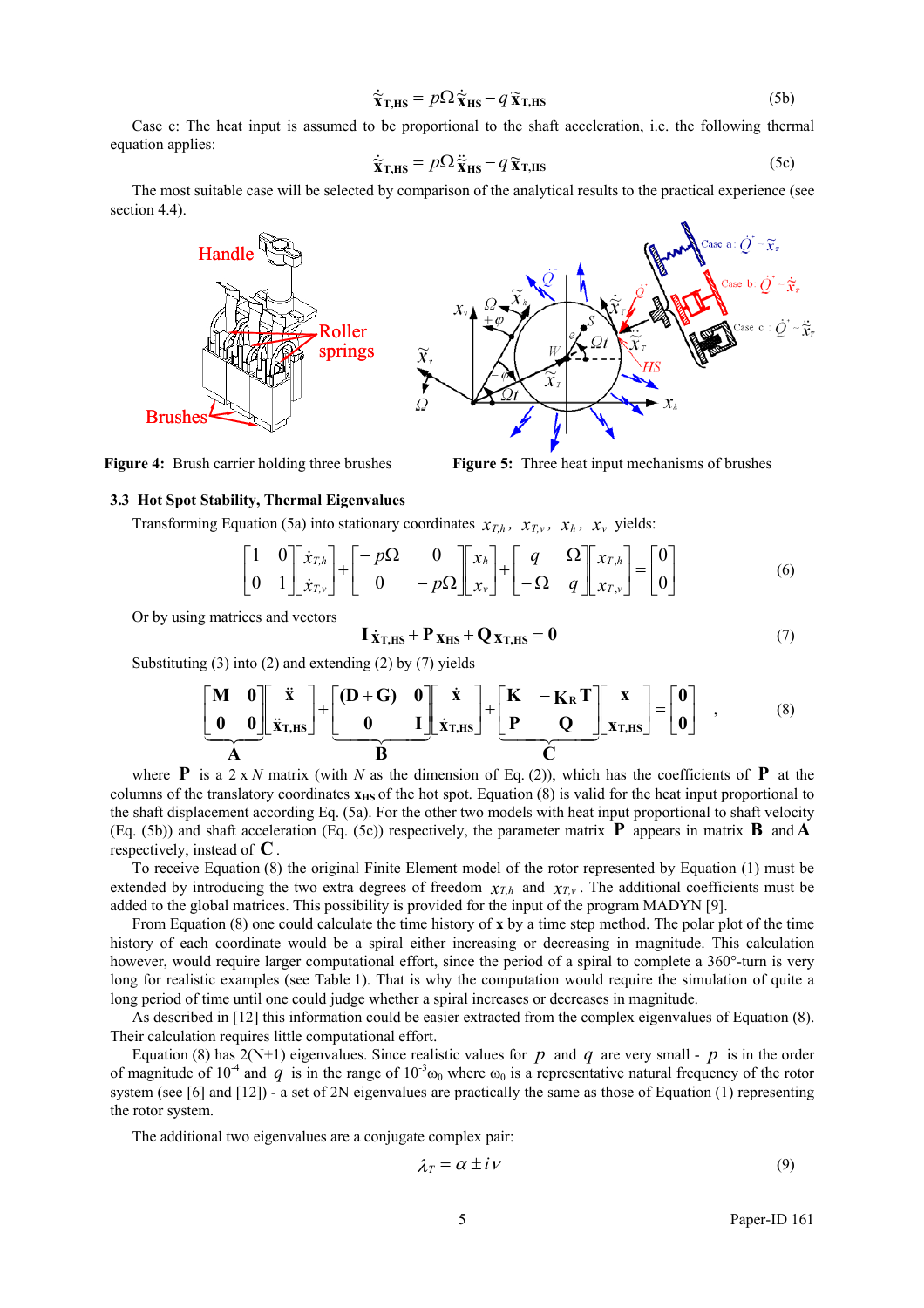and will be called "thermal" eigenvalue in the following. The imaginary part  $V$  of the thermal eigenvalue is almost equal to  $\Omega$ . The interpretation of the thermal eigenvector (so-called hot spot mode) is derived in [12]:

The difference between  $V$  and  $\Omega$  indicates how fast the thermal bow moves along the shaft respectively at which speed the spiral is traced. The period to complete 360°-turn of the spiral is:

$$
T = 2\pi / |\nu - \Omega| \tag{10}
$$

The direction of the revolution of the unbalance response vector is as follows:

 $v > \Omega$  Forward (co-rotational, same direction as the rotor spin)

 $v < \Omega$  Backward (counter- rotational, opposite direction as the rotor spin). (11)

The real part of the thermal eigenvalue  $\lambda_T$  indicates whether the spiral increases or decreases in magnitude:  $\alpha > 0$  Increasing magnitude (unstable behaviour)

 $\alpha$  < 0 Decreasing magnitude (stable behaviour). (12)

## **4 CALCULATION RESULTS**

#### **4.1 Rotor Model**

The model of the turbogenerator with brush gear unit consists of the generator rotor (GEN) and the slip ring shaft (SR), supported on three journal bearings in free-standing pedestals, which are modelled as equivalent mass-spring-damper systems with representative parameters for the horizontal and vertical direction. In Figure 6 the location of the slip rings 1 and 2 and the three bearings (DE-, NDE- and end-bearing) are indicated.

The thermal deformations of the shaft for a temperature difference of 1°K across the section over the seat length of slip ring 1 are shown in Figure 7. The maximum deflection occurs at slip ring 1 with 2.8  $\mu$ m/°K in horizontal direction and with  $2.9 \mu m\text{/}^{\circ}\text{K}$  in vertical direction. For the temperature difference at slip ring 2 the maximum defection are 3.2  $\mu$ m/°K in horizontal direction and 3.3  $\mu$ m/°K in vertical direction, respectively.



**Figure 6:** Rotor model of the turbogenerator with slip ring shaft between the NDE- and the end bearing



**Figure 7:** Thermal defection due to hot spot at slip ring 1. a): horizontal deflection, b): vertical deflection

## **4.2 Campbell Diagrams**

The generator rotor has four critical speeds  $n_k$  up to rated speed of 3600 rpm (Table 2).

|                                   |      | $k=1$       | $k=2$       | $k=3$       | $k=4$       | $k=5$      | $k=8$      |
|-----------------------------------|------|-------------|-------------|-------------|-------------|------------|------------|
|                                   |      | $GEN - 1st$ | $GEN - 1st$ | $GEN - 2nd$ | $GEN - 2nd$ | $SR - 1st$ | $SR - 1st$ |
|                                   |      | bending     | bending     | bending     | bending     | bending    | bending    |
|                                   |      | horizontal  | vertical    | horizontal  | vertical    | horizontal | vertical   |
| k-th natural frequency $f_k$   Hz |      | 9.99        | 10.75       | 26.57       | 30.02       | 55.19      | 82.35      |
| k-th natural frequency $f_k$ cpm  |      | 600         | 650         | 1590        | 1800        | 3310       | 4940       |
| modal damping ratio $D_k$         | $\%$ | 0.5         | 0.3         | 3.8         | 0.2         | 15.4       | 2.5        |

**Table 2:** Natural frequencies and damping ratios at rated speed (6 modes)

The  $1<sup>st</sup>$  bending modes of the generator (GEN) and the slip ring shaft (SR) have U-shape. The  $2<sup>nd</sup>$  bending modes of the GEN-rotor have S-shape. Table 2 summarizes the natural frequencies and corresponding damping ratios at rated speed.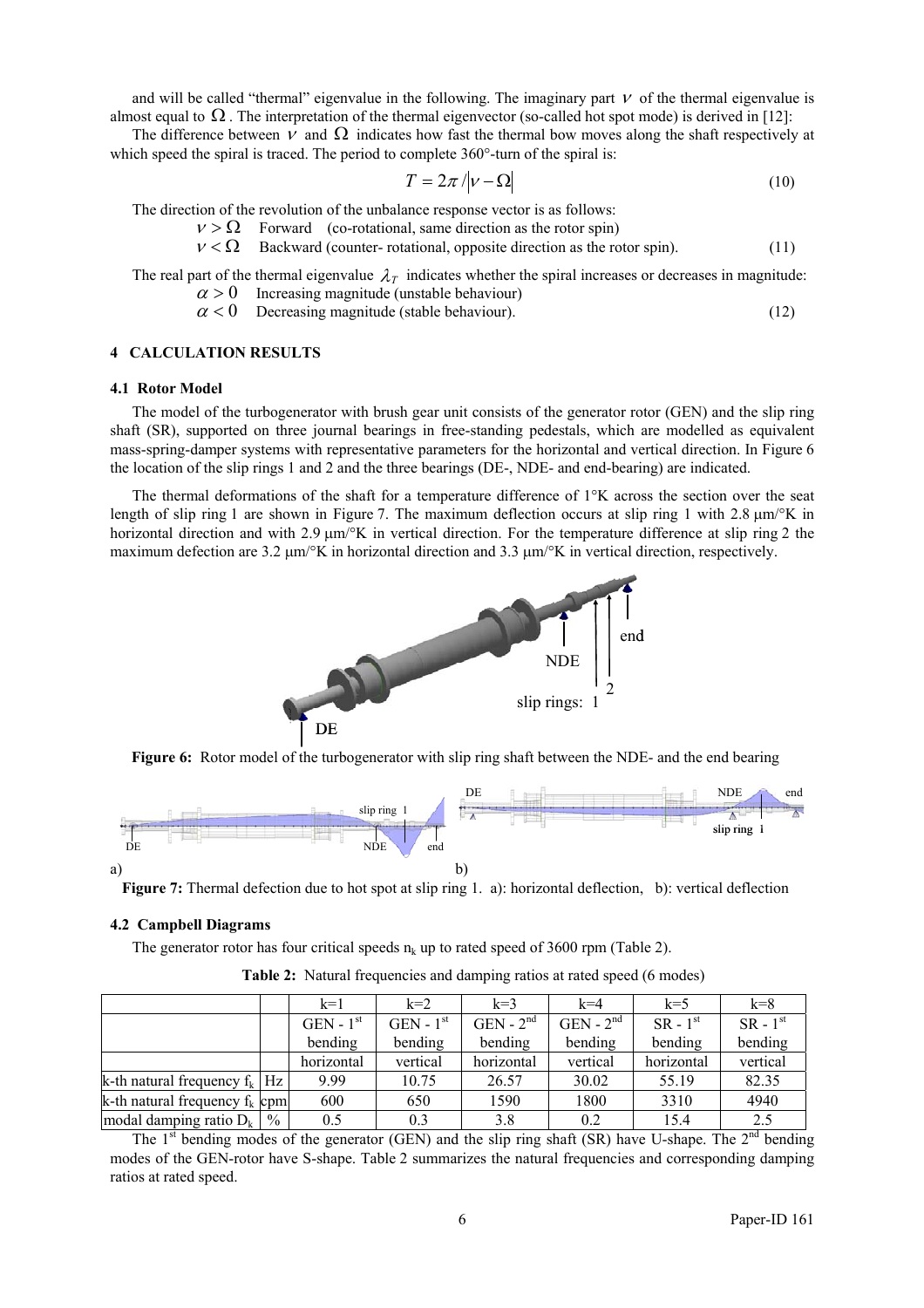The natural frequencies of the generator  $(k=1 \text{ to } 4)$  are well below rated speed and have minor influence on the hot spot stability. The modes with largest influence on the hot spot behaviour are the two slip ring shaft modes (SR  $1<sup>st</sup>$  bending horizontal / vertical) shown in Figure 8. For these two SR-modes the natural frequency and damping ratio as functions of speed are plotted in a Campbell diagram (Figure 10 a, original design). The rated speed is between the critical speeds of the horizontal and vertical slip ring shaft mode. The natural frequency of the horizontal SR-mode (3310 cpm) is close to rated speed. This mode is highly damped, with a damping ratio of about 20% at its critical speed.



**Figure 8:** Slip ring shaft (SR)-modes at rated speed. a): horizontal, b): vertical

#### **4.3 Hot Spot Stability Charts**

The analysis as described yields additional natural modes – the hot spot modes. The hot spot modes are the rotor response to the thermal bent shaft, basically an unbalance response.

- The assessment of the hot spot stability is carried out in two steps:
- 1. Determination of the threshold as ratio of the added to dissipated heat at the slip rings as a function of the rotor speed: For heat input below the threshold the vibration amplitude decays to a value corresponding to the residual unbalance; in case it is above the threshold the vibration amplitude theoretically increases to infinity. Practically it will stabilise at a high level due to non-linearity, which is not considered in the model. The stability threshold primarily is a property of the rotor bearing system and its natural modes respectively.
- 2. Estimation of the ratio p/q for the added to dissipated heat as done in [12] for heat input proportional to shaft displacement in a journal bearing and heat input proportional to shaft acceleration for brushes on slip rings: The analytical estimation is done with two assumptions: 1. The thermal bow of the slip ring is fully transmitted to the shaft. 2. The orbit at the slip rings is circular with 10  $\mu$ m s.a. = 20  $\mu$ m p-p. The first assumption is probably to extreme due to the soft insulation material between the slip rings and the shaft.

Figure 9 shows the stability charts for the three different heat input models described in section 3.2. The dimensionless heat ratios for the case b and c are  $p\Omega^2/q$  and  $p\Omega^3/q$ , respectively. The "±"-signs indicate the direction of the unbalance vector turning due to the hot spot: "(+)" for forward (co-rotational) and "(-)" for backward (counter-rotational). For case b the estimated ratio  $p\Omega^2/q$  for the added to dissipated heat at rated speed is 6.64 for an orbit of 20 µm p-p and lies far above the stability threshold in the unstable region. The ratio decreases with increasing vibration level due to non-linear friction and thus stabilises at a high vibration level.



 a : heat input ∼ shaft displacement b : heat input ∼ shaft velocity c : heat input ∼ shaft acceleration **Figure 9:** Stability charts for the three different heat input models. Case a, b and c

Since the model has two hot spot locations two "thermal" modes appear. One thermal mode is a kind of 1st bending of the slip ring shaft (temperature differences in phase), the 2nd mode a kind of 2nd bending (temperature differences out of phase). The 2nd thermal mode has the higher stability threshold, i.e. the stability is determined by the 1st mode. In case of the acceleration heat input model the 2nd thermal mode is always stable, no threshold exists for this mode. One would have obtained similar results using only one hot spot location for the two slip rings.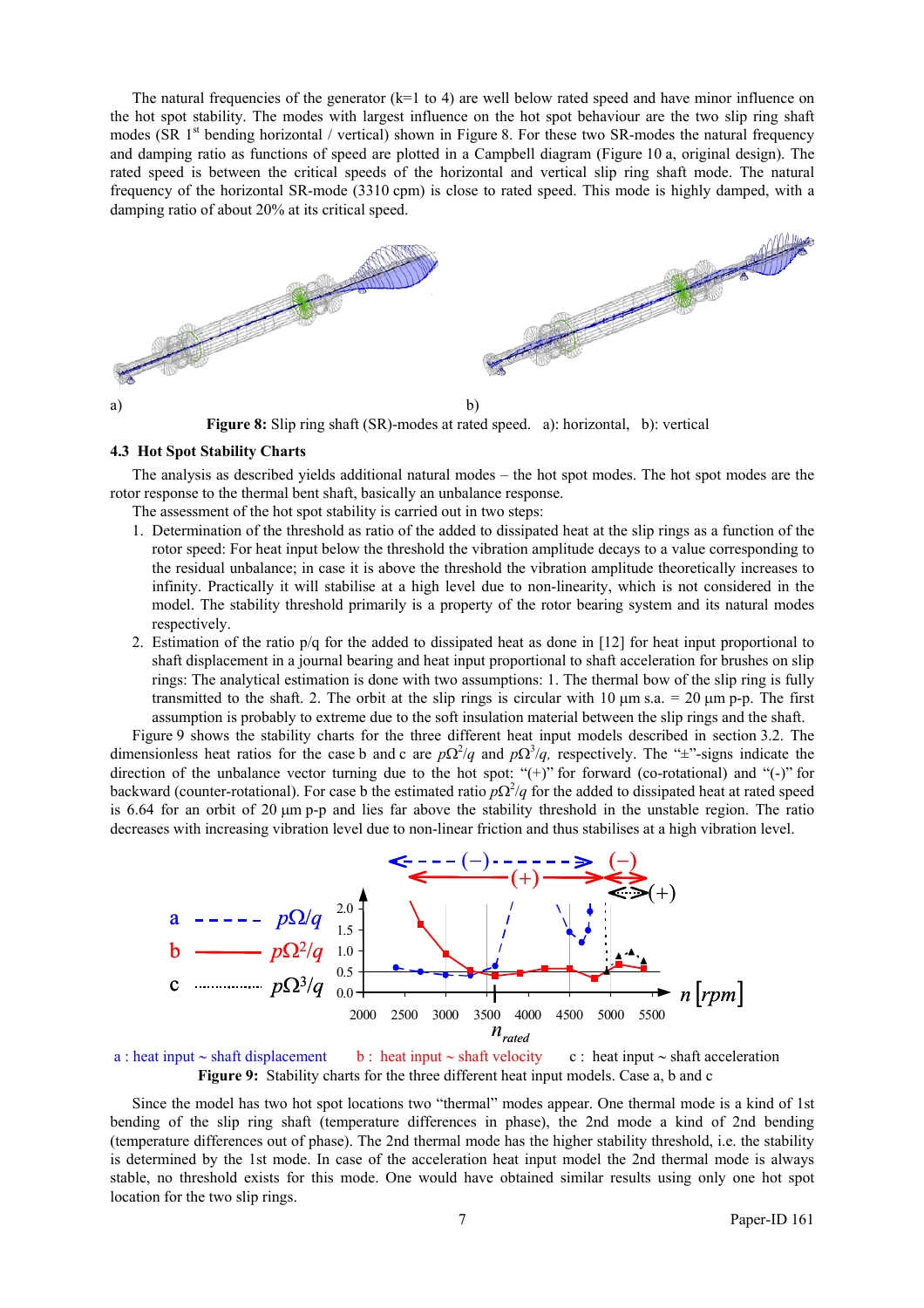The shape of the stability threshold lines are mainly determined by the horizontal and vertical SR-resonances:

Case a (Figure 9, blue): For the displacement heat input model the threshold is low in the whole speed range below the horizontal SR-resonance (3300 rpm). Above this resonance the threshold increases steeply. Close to the vertical SR-resonance only a small spike with lower threshold appears. Only backward rotating vectors (-) occur in the whole speed range.

Case b (Figure 9, red): For the velocity model the threshold decreases from low speeds towards the horizontal SR-resonance and than remains at low level for higher speeds. A forward rotating vector (+) occurs below 4950 rpm (vertical SR-resonance) and backward (-) above 4950 rpm.

Case c (Figure 9, black): The acceleration model is unstable above the vertical SR-resonance (4950 rpm) with a forward rotating vector  $(+)$  only.

This behaviour can be explained with the simplified two degrees of freedom system used by Adams [1] by the phase angle φ of the response to an unbalance or thermal bending of the slip ring shaft. In case of a small angle  $\varphi$ , i.e. in the sub critical region, the displacement model yields a heat input in the same direction as an unbalance and thus can amplify an initial thermal bending  $(\rightarrow)$  low threshold). For the velocity model this situation occurs for a phase angle  $\varphi$  around -90°, since the velocity is 90° ahead of the displacement. For the acceleration model this situation occurs only in the supercritical region with phase angle between -90° and -180°). Thus the six cases given in Table 3 may be distinguished.

| <b>Table 5:</b> SIX Cases of Vibration induced Hot Spot Spiral Vibration (inspired by Adams [1], case 1 to 4) |                           |                         |                           |  |  |  |
|---------------------------------------------------------------------------------------------------------------|---------------------------|-------------------------|---------------------------|--|--|--|
| Rotor speed $\Omega$ ,                                                                                        | Heat input                | Heat input              | Heat input                |  |  |  |
| phase angle $\varphi$ between response                                                                        | $\sim$ shaft displacement | $\sim$ shaft velocity   | $\sim$ shaft acceleration |  |  |  |
| and thermal unbalance                                                                                         |                           |                         |                           |  |  |  |
| Sub critical: $\Omega \leq \omega_k$                                                                          |                           |                         |                           |  |  |  |
| $-90^{\circ} < \varphi < 0$ ,                                                                                 | Backward (-) Rotation.    |                         | Forward (+) Rotation.     |  |  |  |
|                                                                                                               | Increasing magnitude,     |                         | Decreasing magnitude,     |  |  |  |
| case 1 and 3 in $[1]$                                                                                         | Spiralling likely         |                         | No Spiralling             |  |  |  |
| $-90^{\circ}$ $\varphi$ < -45                                                                                 |                           | Forward $(+)$ Rotation. |                           |  |  |  |
|                                                                                                               |                           | Increasing magnitude,   |                           |  |  |  |
|                                                                                                               |                           | Spiralling likely       |                           |  |  |  |
| Supercritical: $\Omega > \omega_k$                                                                            |                           |                         |                           |  |  |  |
| $-180^{\circ} < \varphi < -90^{\circ}$                                                                        | Backward (-) Rotation.    |                         | Forward (+) Rotation.     |  |  |  |
|                                                                                                               | Decreasing magnitude,     |                         | Increasing magnitude,     |  |  |  |
| case 2 and 4 in $[1]$                                                                                         | No Spiralling             |                         | Spiralling likely         |  |  |  |
| $-135^{\circ} < \varphi < -90^{\circ}$                                                                        |                           | Backward (-) Rotation.  |                           |  |  |  |
|                                                                                                               |                           | Increasing magnitude,   |                           |  |  |  |
|                                                                                                               |                           | Spiralling likely       |                           |  |  |  |

**Table 3:** Six Cases of Vibration Induced Hot Spot Spiral Vibration (inspired by Adams [1], case 1 to 4)

## **4.4 Selection of the Adequate Heat Input Model**

As shown in Figure 2 only the forward rotating vector was observed in the speed range from 3200 rpm to 3600 rpm. With the acceleration model (case c) no unstable behaviour was calculated at 3600 rpm below the vertical SR-resonance. The displacement model (case a) does not show a forward rotating vector at 3600 rpm, and at speeds below the vertical SR-resonance, respectively. This model is also questionable due to the design of the springs in the brush holder. Roller springs have very low stiffness.

Only the hot spot modes calculated for case b with the heat input proportional to the shaft velocity matches the observed spiral vibration behaviour with forward rotating vector. The stability threshold of case b is low enough at rated speed to explain the increasing magnitude due to the hot spot phenomenon. Therefore, the case b model is used to investigate potential modifications.

The calculated behaviour of case b matches also the case of an 1180 MVA, 3000 rpm turbogenerator (Table 1), which showed spiral vibration with a backward rotating vector at 3000 rpm, a forward rotating vector at 2350 rpm and no spiral vibration at 3200 rpm. The slip ring shaft critical speed with 2830 rpm was initially too close to rated speed and was shifted to lower speeds by increasing the bearing span of the slip ring shaft to solve the problem.

#### **4.5 Potential Modifications and Selected Modification**

The following options were considered:

- 1. Use of carbon brushes with low friction coefficient (of 0.14 instead of 0.26 for standard brush),
- 2. Shift the horizontal SR-critical speed above rated speed by increased horizontal stiffness of the journal bearings using other journal bearing types,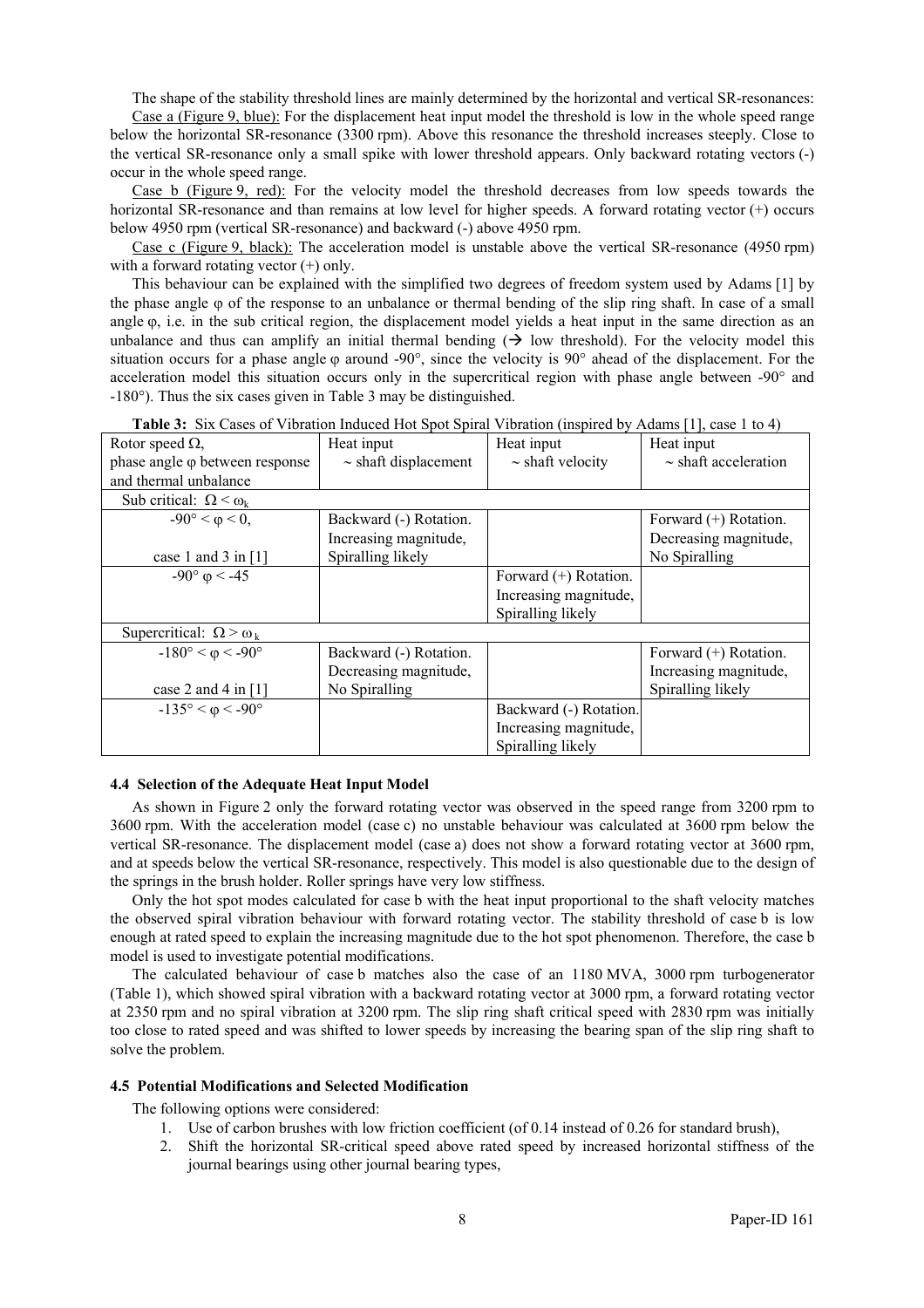3. Shift both – the horizontal and vertical - SR-critical speed below rated speed by increasing the bearing span between the NDE- to end-bearing.

The use of low friction brushes (option 1) will reduce the vibration level through the reduction in heat input, however this will not eliminate the sensitivity of the shaft line to spiral vibration behaviour. Option 2 is promising, because the horizontal SR mode has the main influence on the hot spot behaviour. It was studied together with option 3 by calculating Campbell diagrams and hot spot stability charts.

Option 3 would require an increase of the bearing span by more than one meter and a large effort to implement within the power plant. With option 2 finally an appropriate bearing configuration was found to shift the horizontal SR-mode well above rated speed. This bearing modification was selected to overcome the spiral vibration with increasing magnitude. The modification consists of five tilting-pad bearings ("load between pads") at both – the NDE- and end-bearing.

Figure 10 compares the natural frequency  $n_k$  and damping ratio  $D_k$  of horizontal SR-mode of the original and the modified bearing configuration. In Figure 11 the calculated hot spot stability charts of the original and the proposed modification are shown. The hot spot stability chart of the modified configuration clearly shows that the unstable region is shifted to higher rotor speeds as the horizontal slip ring shaft mode is shifted to higher frequencies. Note the higher heat ratio at the stability threshold at 3600 rpm: The vibration level is expected to drop to less than 30% of the original value.



**Figure 11:** Hot spot stability chart before and after modification. Heat input proportional to shaft velocity

## **5 MODIFICATION ON SITE**

During the initial commissioning in the power plant low friction brushes were used to reduce the vibration levels. They were replaced by standard brushes when five tilting-pad bearings were installed at the NDE- and end bearing of the turbogenerator.

With the bearing modification the spiral vibration is reduced to small magnitude even with higher friction. Figure 12 shows the measured relative shaft vibration at the NDE-bearing before and after the modification.



**Figure 12:** Polar plot of measured relative shaft vibration at NDE-bearing